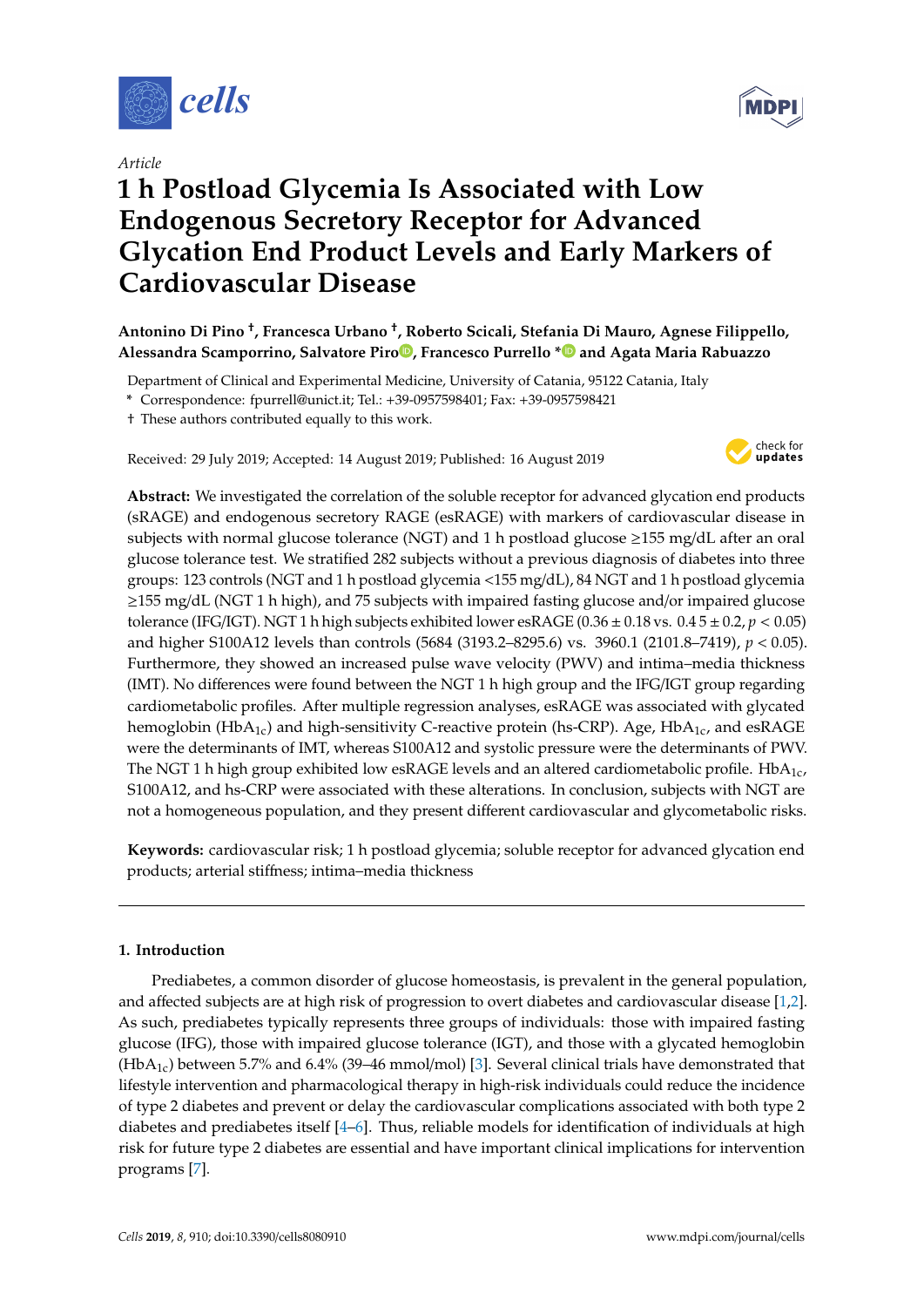An increasing body of evidence has suggested that a plasma glucose concentration of at least 155 mg/dL (8.6 mmol/L) at 1 h during an oral glucose tolerance test (OGTT) can identify adults at increased risk for future development of type 2 diabetes among those who have normal glucose tolerance (NGT 1 h high) [\[8–](#page-7-6)[10\]](#page-7-7). Furthermore, it has been demonstrated that subjects with NGT 1 h high showed an unfavorable cardiometabolic profile similar to that observed in individuals with IGT. In particular, they exhibited an atherogenic lipid pattern and an early alteration of early markers of vascular damage [\[11–](#page-7-8)[13\]](#page-8-0).

To explain the association between hyperglycemia and vascular complications in disorders of glucose homeostasis, several studies have emphasized the role of advanced glycation end products (AGEs) and their cell surface receptors (RAGEs). The interaction between RAGE and its ligands (AGEs and other molecules, such as S100A12) effectively modulates several steps of atherogenesis, triggering an inflammatory-proliferative process and critically contributing to the propagation of vascular perturbation, mainly in diabetes [\[14\]](#page-8-1). RAGE has a secretory isoform, which is termed soluble RAGE (sRAGE). sRAGE is primarily formed by the proteolytic cleavage of membrane-bound RAGE and secondarily by a secreted, non-membrane-bound form of the receptor resulting from alternative splicing of the RAGE gene, which is known as endogenously secreted RAGE (esRAGE). esRAGE may contribute to the removal/neutralization of circulating ligands, thus functioning as a decoy by competing with cell surface RAGE for ligand binding [\[15\]](#page-8-2).

sRAGE has been recently associated with a greater risk of cardiovascular complications. Several studies have demonstrated an inverse cross-sectional association between sRAGE plasma levels and coronary heart disease or atherosclerosis in nondiabetic men [\[16\]](#page-8-3). Prospective studies have shown that low levels of sRAGE predict cardiovascular mortality in diabetic and nondiabetic subjects [\[17\]](#page-8-4). Recently, our group reported that patients with  $HbA<sub>1c</sub>$  prediabetes showed lower esRAGE plasma levels than controls, and these levels were independently related with early markers of cardiovascular disease [\[18\]](#page-8-5).

To date, no information is available regarding the role of the AGE/RAGE axis and circulating esRAGE levels in NGT 1 h high subjects and their possible link with vascular damage in this population.

In this study, we measured sRAGE and esRAGE levels and examined their associations with other proinflammatory factors and early markers of atherosclerosis in NGT subjects with high (≥155 mg/dL) 1 h postload plasma glucose.

## **2. Materials and Methods**

#### *2.1. Study Design and Participants*

This cross-sectional study was conducted on 282 participants with no previous diagnosis of diabetes who attended our University Hospital for diabetes and cardiovascular risk evaluation. The inclusion criterion was an age between 30 and 65 years. All patients were Caucasian and underwent a screening test, which included a physical examination and review of their clinical history, smoking status, and alcohol consumption. Body weight and height were measured, and body mass index (BMI) was calculated as weight (kg)/[height (m)]<sup>2</sup>. Waist circumference (WC) was measured in a standing position at the level of the umbilicus. Blood pressure (BP) was measured with a calibrated sphygmomanometer after the subject had rested in the supine position for 10 min. After an overnight fasting, venous blood samples were obtained for the measurement of biochemical parameters, and 75 g OGTT was administered as previously described [\[19](#page-8-6)[,20\]](#page-8-7). The exclusion criteria were as follows: a previous history of diabetes, a previous history of overt cardiovascular events (stroke, ischemic heart disease, chronic obstructive peripheral arteriopathy, or heart failure), anemia or hemoglobinopathies, the use of medications known to affect glucose metabolism, clinical evidence of liver or renal disease, chronic diseases, and/or recent history of acute illness, malignant disease, and drug or alcohol abuse.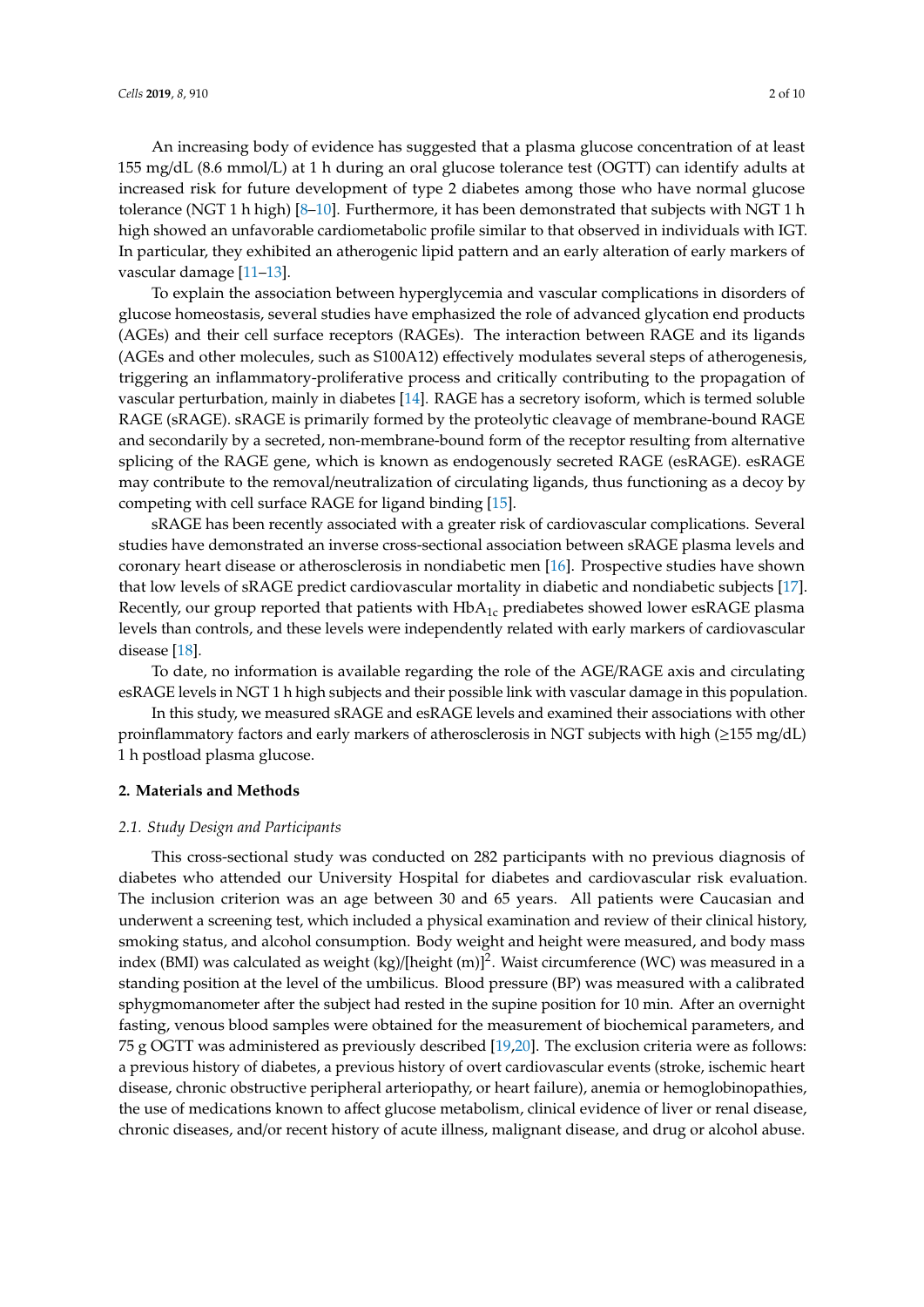Plasma glucose, total cholesterol, triglycerides, high-density lipoprotein (HDL) cholesterol, and high-sensitivity C-reactive protein (hs-CRP) were measured using available enzymatic methods, as previously described [\[21\]](#page-8-8). Low-density lipoprotein (LDL) cholesterol concentrations were estimated using the Friedewald formula. All subjects underwent a 75 g OGTT with sampling for glucose and insulin. Glucose tolerance status was defined on the basis of OGTT according to the American Diabetes Association (ADA) recommendations [\[3\]](#page-7-2).

To quantify the plasma concentration of sRAGE (Human sRAGE ELISA; Biovendor), esRAGE (B-Bridge esRAGE ELISA Kit), carboxymethyl-lysine (CML), (CircuLex, ELISA Kit for CML-Nε\_(Carboxymethyl)lysine), and S100A12 (Cloud-Clone Corp., Houston, TX, USA, ELISA Kit for S1000A12), fasting blood samples were centrifuged and stored at −80 °C. HbA<sub>1c</sub> was measured via HPLC using a National Glycohemoglobin Standardization Program and was standardized to the Diabetes Control and Complications Trial assay reference [\[22\]](#page-8-9).

#### *2.3. Carotid Ultrasound Examination*

Ultrasound scans were performed using a high-resolution B-mode ultrasound system (MyLab 50 XVision; Esaote Biomedica SpA, Florence, Italy) equipped with a 7.5 MHz linear array transducer. To exclude interobserver variability, all ultrasound examinations were performed by a single physician who was blinded to the clinical and laboratory characteristics of the participants. The subjects were examined in the supine position. Longitudinal images from the angle with the best visibility were displayed bilaterally for the common carotid artery. Scans were performed and measurements were conducted at a total of six plaque-free sites 1 cm proximal to the carotid bulb. The obtained values were averaged and are presented as the mean of the intima–media thickness (IMT) of the common carotid artery. Plaques, defined as a clearly isolated focal thickening of the intima–media layer with a thickness of 1.4 mm, were not observed in any individuals. All measurements were obtained in diastole, assessed as the phase in which the lumen diameter is at its smallest and the IMT is at its largest.

#### *2.4. Arterial Sti*ff*ness Evaluation*

#### 2.4.1. Pulse Wave Velocity

The SphygmoCor CVMS (AtCor Medical, Sydney, Australia) system was used for the determination of the pulse wave velocity (PWV), as already described [\[23\]](#page-8-10). This system uses a tonometer and two different pressure waves obtained at the common carotid artery (proximal recording site) and at the femoral artery (distal recording site). The distance between the recording sites and suprasternal notch was measured using a tape measure. An electrocardiogram was used to determine the start of the pulse wave. The PWV was determined as the difference in travel time of the pulse wave between the two different recording sites and the heart, divided by the travel distance of the pulse waveform. The PWV was calculated on the mean of 10 consecutive pressure waveforms to cover a complete respiratory cycle.

#### 2.4.2. Pulse Wave Analysis

The SphygmoCor CVMS (AtCor Medical, Sydney, Australia) system was used for the determination of the augmentation pressure (Aug P), augmentation index (Aug I), and subendocardial viability ratio (SEVR). All measurements were made from the right radial artery by applanation tonometry using a Millar tonometer (SPC-301; Millar Instruments, Houston, TX, USA). The measurements were performed by a single investigator with the subject in the supine position, as previously described [\[24\]](#page-8-11).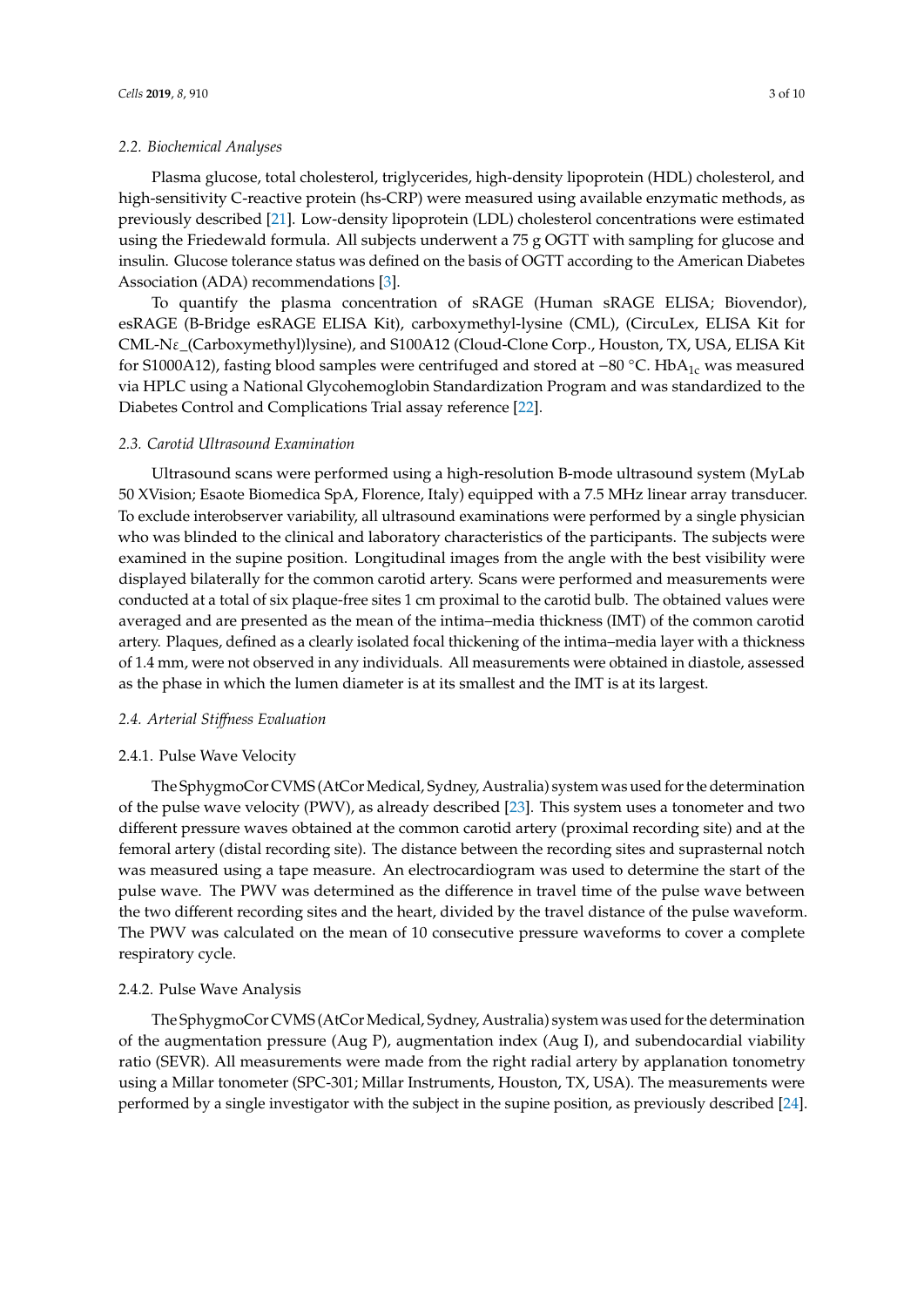#### *2.5. Statistical Analyses*

The sample size was calculated based on previous studies examining esRAGE differences among patients with altered glycemic homeostasis and control subjects; the level of significance (α) was set to 5% and power (1-β) set to 80%. Statistical comparisons of the clinical and biomedical parameters were performed using Stat View 6.0 for Windows. The data are presented as the means  $\pm$  SD or median (interquartile range, IQR). A *p*-value less than 0.05 was considered statistically significant. The estimated sample size was 70 patients for each group.

The distributional characteristics of each variable, including normality, were assessed by the Kolmogorov–Smirnov test. The statistical analyses were performed with the unpaired Student's *t* test and ANOVA for continuous variables and the  $\chi^2$  test for noncontinuous variables. When necessary, numerical variables were logarithmically transformed for statistical analysis to reduce skewness.

To identify variables independently associated with variations of esRAGE, IMT, and PWV in NGT 1 h high subjects, we performed three multivariate regression models. The first model included several clinical characteristics (age, sex, BMI, smoking status, systolic and diastolic BP, HDL cholesterol, and LDL cholesterol). Subsequently, variables reaching significance were inserted in a second model that included variables related with glucose homeostasis ( $(HbA<sub>1c</sub>,$  fasting glycemia, 1 h post load glycemia, 2 h post load glycemia, homeostasis model assessment of insulin resistance (HOMA-IR)). Subsequently, variables reaching significance were inserted in a third model that included glycation and inflammatory markers (sRAGE, esRAGE, CML, hs-CRP, S100A12). The variance inflation factor was used to check for the problem of multicollinearity in multiple regression analysis.

All subjects gave their informed consent for inclusion before they participated in the study. The study was conducted in accordance with the Declaration of Helsinki and the protocol was approved by the Ethics Committee Catania 2 (24/CE/2012).

#### **3. Results**

In total, 282 subjects participated in the study. The study population was divided into three groups based on fasting and 1 and 2 h postload glycemia: 123 controls (NGT and 1 h postload glycemia  $\langle$  <155 mg/dL), 84 NGT and 1 h postload glycemia  $\geq$ 155 mg/dL (NGT 1 h high), and 75 subjects with impaired fasting glucose and/or impaired glucose tolerance (IFG/IGT).

The clinical and biochemical characteristics of the study population are presented in Table [1.](#page-4-0) NGT 1 h high subjects were older than the controls but were similar with regard to BMI, WC, total cholesterol, systolic BP, and diastolic BP. Subjects with IFG/IGT were similar to NGT 1 h high with respect to anthropometric and metabolic characteristics except for age, fasting glucose, 1 and 2 h postload glucose,  $HbA_{1c}$ , and HOMA-IR (Table [1\)](#page-4-0).

The circulating plasma levels of esRAGE were lower in the NGT 1 h high group compared with the control group (0.36  $\pm$  0.1 vs. 0.45  $\pm$  0.12, *p* < 0.05). Furthermore, subjects with 1 h  $\geq$ 155 mg/dL showed higher S100A12 and hs-CRP serum levels (5684 (3193.2–8295.6) vs. 3960.1 (2101.8–7419) *p* < 0.05 and 0.24 (0.12–0.43) vs. 0.15 (0.1–0.25), *p* < 0.05, respectively). sRAGE and CML plasma levels were similar among the three groups. There were no differences between the NGT 1 h high group and the IFG/IGT group with respect to inflammatory markers (sRAGE, esRAGE, S100A12, CML, and hs-CRP) (Figure [1\)](#page-5-0).

The NGT 1 h high group showed alterations of early markers of vascular damage compared with the control group, i.e., higher IMT (0.78 (0.68–0.83) vs. 0.69 (0.56–0.71), *p* < 0.05), PWV (7.7 ± 1.4 vs. 7.22 ± 1.6, *p* < 0.05), Aug P (11.6 ± 6.1 vs. 9.2 ± 6.5, *p* < 0.05), Aug I (28.6 ± 11.7 vs. 25.2 ± 12, *p* < 0.05). Moreover, IMT and PWV were increased in the IFG/IGT group compared with subjects with 1 h ≥155 mg/dL (0.83 (0.71–0.92) vs. 0.78 (0.68–0.83), *p* < 0.05; 8.2 ± 1.6 vs. 7.7 ± 1.4, *p* < 0.05). No differences were found in the SEVR between the three groups (Table [2\)](#page-4-1).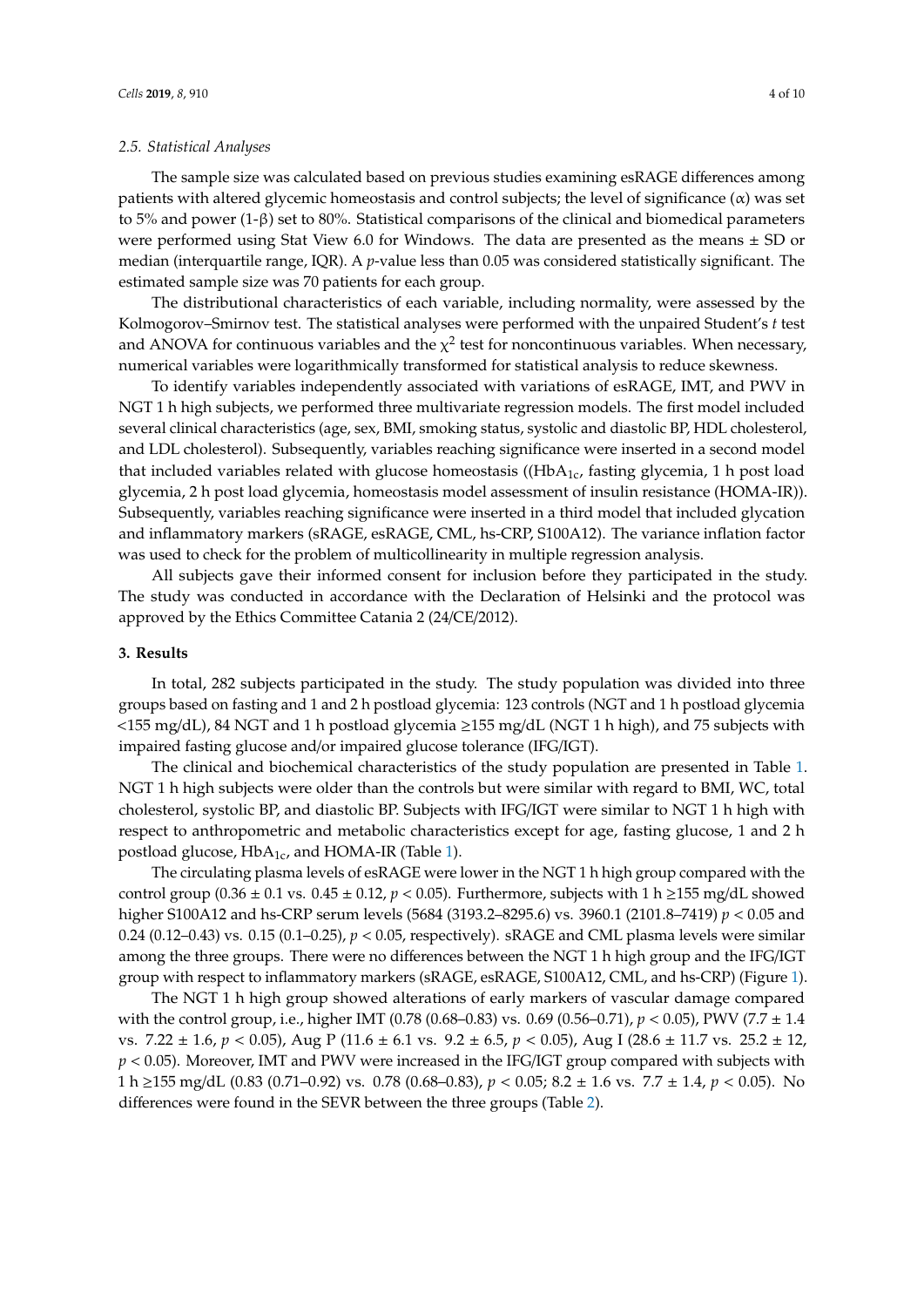|                              | NGT 1 h < 155 mg/dL<br>$(n = 123)$ | NGT 1 h $\geq$ 155 mg/dL<br>$(n = 84)$ | IFG/IGT<br>$(n = 75)$ |
|------------------------------|------------------------------------|----------------------------------------|-----------------------|
| Age (year)                   | $45 \pm 10.2$                      | $47.5 \pm 10$ *                        | $49.5 \pm 7.8$ *#     |
| BMI $(Kg/m2)$                | $29.5 \pm 5$                       | $29.2 \pm 4$                           | $29.8 \pm 6.1$        |
| Waist circumference (cm)     | $99.9 \pm 11.7$                    | $100 \pm 10.8$                         | $98.3 \pm 9.6$        |
| Fasting glucose (mg/dL)      | $86.4 \pm 8.6$                     | $90.5 \pm 8.6$ *                       | $99.4 \pm 14$ *#      |
| 1 h postload glucose (mg/dL) | $121.3 \pm 21.1$                   | $176 \pm 22.4$ *                       | $187.6 \pm 35.4$      |
| 2 h postload glucose (mg/dL) | $105.3 \pm 22$                     | $119 \pm 21.4$ *                       | $168.4 \pm 22.4$      |
| $HbA_{1c}$ (%)               | $5.6 \pm 0.3$                      | $5.8 \pm 0.38$ *                       | $6.0 \pm 0.31$        |
| Fasting insulin $(\mu U/mL)$ | $7.2 \pm 3.6$                      | $9 \pm 6.5$                            | $10.8 \pm 5.6$        |
| Total cholesterol (mg/dL)    | $192.2 \pm 36.7$                   | $197.4 \pm 42.1$                       | $199.4 \pm 40.4$      |
| HDL cholesterol (mg/dL)      | $49.1 \pm 11.4$                    | $44 \pm 12.3$ *                        | $43.1 \pm 11.8$ *     |
| Triglycerides (mg/dL)        | 86 (66–122)                        | $100(76-137)$                          | $125.5(85-173)$       |
| LDL cholesterol (mg/dL)      | $124.1 \pm 32.4$                   | $128.4 \pm 41.1*$                      | $125.2 \pm 33.5$      |
| Systolic BP (mmHg)           | $118.2 \pm 15.6$                   | $121 \pm 13.5$                         | $123.9 \pm 14.2$ *    |
| Diastolic BP (mmHg)          | $73.2 \pm 11$                      | $74.4 \pm 10.6$                        | $75.1 \pm 10.4$       |
| <b>HOMA-IR</b>               | $1.55 \pm 0.84$                    | $2.09 \pm 1.55$ *                      | $2.3 \pm 1.5$ *#      |
| Hypertension                 | 16%                                | 26%                                    | 31%                   |
| <b>ACE</b> inhibitors/ARB    | 50%                                | 50%                                    | 52%                   |
| Calcium channel blockers     | 20%                                | 22%                                    | 22%                   |
| <b>Beta blockers</b>         | $5\%$                              | 9%                                     | 8%                    |
| Thiazide diuretics           | 15%                                | 5%                                     | 8%                    |
| No therapy                   | 10%                                | 14%                                    | 12%                   |
| Statin therapy               | 18%                                | 20%                                    | 22%                   |
| <b>Active smokers</b>        | 30%                                | 26%                                    | 34%                   |
| Sex (M/F)                    | 41/82                              | 41/42                                  | 35/40                 |

<span id="page-4-0"></span>**Table 1.** Clinical and metabolic characteristics of the study population according to 1 h postload plasma glucose and glucose tolerance.

Data are presented as mean ± SD or median (interquartile range, IQR). NGT, normotolerant and normal fasting glucose; IFG/IGT, impaired fasting glucose and impaired glucose tolerance; BMI, body mass index; HbA<sub>1c</sub>, glycated hemoglobin; HDL, high-density lipoprotein; LDL, low-density lipoprotein; BP, blood pressure; HOMA-IR, homeostasis model assessment of insulin resistance; ACE, angiotensin-converting enzyme; ARB, angiotensin receptor blockers. Smoking was quantified (number of cigarettes and years smoked) and smoking status was classified in active and nonsmokers. Hypertension was defined as systolic blood pressure ≥135 mmHg or diastolic blood pressure ≥85 mmHg or taking any hypertension medications. \* *p* < 0.05 vs. NGT 1 h <155 mg/dL; #*p* < 0.05 vs. NGT 1 h ≥155 mg/dL.

<span id="page-4-1"></span>**Table 2.** Early markers of cardiovascular damage according to 1 h postload plasma glucose and glucose tolerance.

|              | NGT 1 h <155<br>mg/dL $(n = 123)$ | NGT 1 $h \ge 155$<br>mg/dL $(n = 84)$ | <b>IFG/IGT</b><br>$(n = 75)$ |
|--------------|-----------------------------------|---------------------------------------|------------------------------|
| $IMT$ (mm)   | $0.69(0.56 - 0.71)$               | $0.78(0.68 - 0.83)$ *                 | $0.83(0.71 - 0.92)$ *#       |
| PWV (cm/sec) | $7.22 \pm 1.6$                    | $7.7 + 1.4*$                          | $8.2 \pm 1.6$ *#             |
| Aug P (mmHg) | $9.2 \pm 6.5$                     | $11.6 \pm 6.1*$                       | $12.7 \pm 6.1$ *             |
| Aug I $(\%)$ | $25.2 \pm 12$                     | $28.6 \pm 11.7$ *                     | $30.6 \pm 11.7$ *            |
| SEVR $(%)$   | $162 \pm 27.7$                    | $158 \pm 30.8$                        | $158.2 \pm 32.3$             |

Data are presented as mean ± SD or median (IQR). NGT, normotolerant and normal fasting glucose; IFG/IGT, impaired fasting glucose and impaired glucose tolerance; IMT, intima–media thickness; PWV, pulse wave velocity; Aug P, augmentation pressure; Aug I, augmentation index; SEVR, subendocardial viability ratio. \* *p* < 0.05 vs. NGT 1 h < 155 mg/dL; #*p* < 0.05 vs. NGT 1 h ≥155 mg/dL.

To identify variables independently associated with variations of esRAGE, IMT, and PWV in the NGT 1 h high group, we performed three multivariate regression models (see Statistical Analysis). esRAGE exhibited a significant correlation with HbA<sub>1c</sub> and systolic BP in the first and second models. In the third model, the variables that remained significantly associated with esRAGE were  $HbA_{1c}$ (*p* = 0.05) and hs-CRP (*p* = 0.05) (Table [3\)](#page-5-1).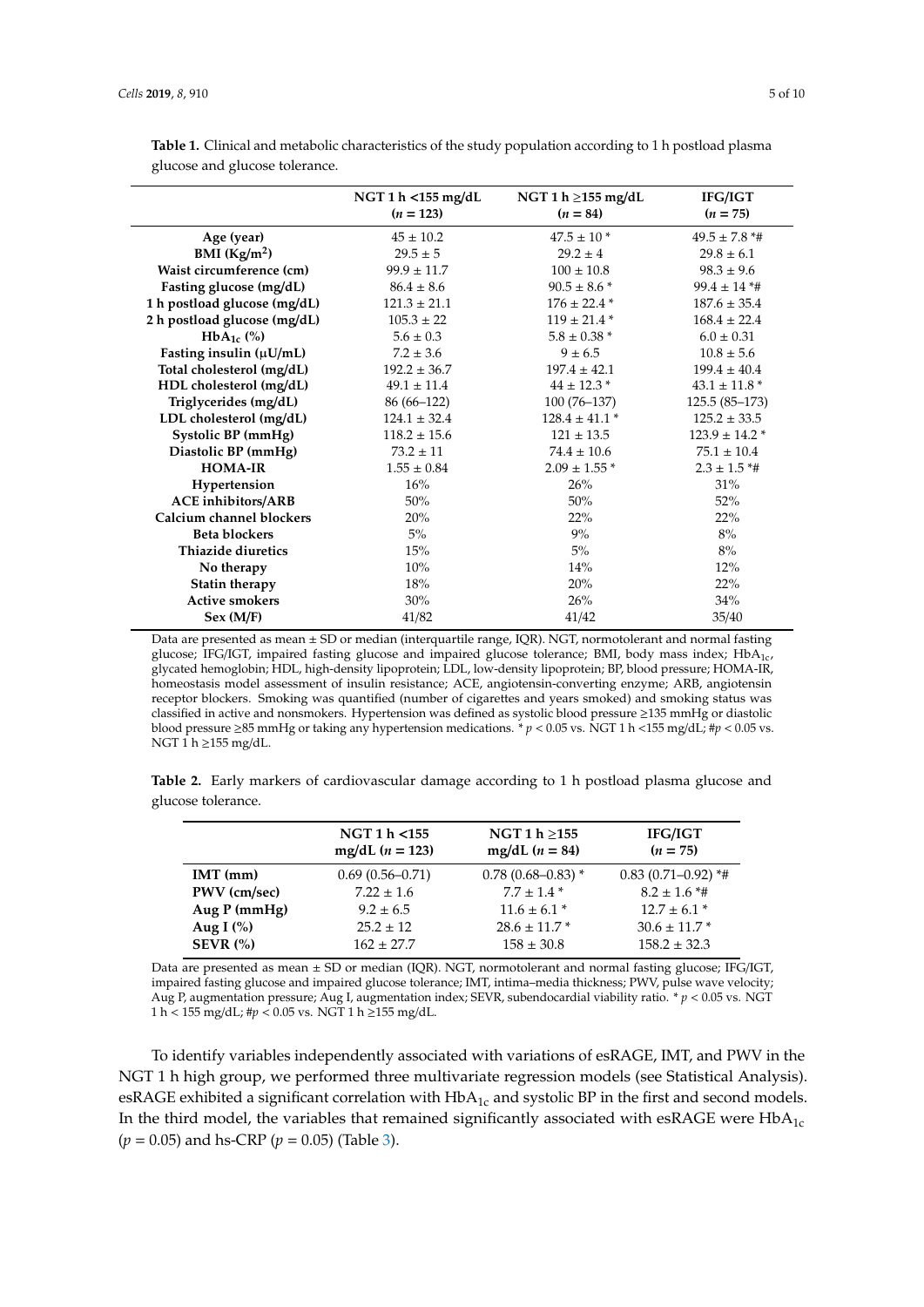

<span id="page-5-0"></span>

**Figure 1.** Circulating levels of soluble receptor for advanced glycation end-products (sRAGE) (**A**), **Figure 1.** Circulating levels of soluble receptor for advanced glycation end-products (sRAGE) (**A**), endogenous secretory RAGE (esRAGE) (**B**), S100A12 (**C**), and carboxymethyl-lysine (CML) (**D**) endogenous secretory RAGE (esRAGE) (**B**), S100A12 (**C**), and carboxymethyl-lysine (CML) (**D**) (mean ± SD) according to glucose tolerance and 1 h postload plasma glucose. \**p* < 0.05 vs. CTRL. (mean ± SD) according to glucose tolerance and 1 h postload plasma glucose. \* *p* < 0.05 vs. CTRL.

<span id="page-5-1"></span>

|  |  |  |  |  |  |  | Table 3. Multiple regression analysis evaluating esRAGE, IMT, and PWV as dependent variables. |
|--|--|--|--|--|--|--|-----------------------------------------------------------------------------------------------|
|--|--|--|--|--|--|--|-----------------------------------------------------------------------------------------------|

|             | Coefficient $\beta$ | p-Value |
|-------------|---------------------|---------|
| esRAGE      |                     |         |
| Model 1*    |                     |         |
| Systolic BP | 0.29                | 0.03    |
| Model 2 **  |                     |         |
| $HbA_{1c}$  | $-0.18$             | 0.01    |
| Model 3 *** |                     |         |
| $HbA_{1c}$  | $-0.27$             | 0.05    |
| hs-CRP      | $-0.35$             | 0.04    |
| <b>IMT</b>  |                     |         |
| Model 1*    |                     |         |
| age         | 0.52                | 0.001   |
| Model 2 **  |                     |         |
| age         | 0.51                | 0.001   |
| $HbA_{1c}$  | 0.2                 | 0.05    |
| Model 3 *** |                     |         |
| age         | 0.51                | 0.001   |
| $HbA_{1c}$  | 0.35                | 0.04    |
| esRAGE      | $-0.21$             | 0.005   |
| <b>PWV</b>  |                     |         |
| Model 1*    |                     |         |
| age         | 0.25                | 0.006   |
| Systolic BP | 2.4                 | 0.01    |
| <b>HDL</b>  | $-2.5$              | 0.01    |
| Model 2 **  |                     |         |
| age         | 0.16                | 0.04    |
| Systolic BP | 0.31                | 0.001   |
| Model 3 *** |                     |         |
| S100A12     | 0.31                | 0.04    |

\* Model 1 adjusted for age, sex, body mass index (BMI), systolic BP, diastolic BP, LDL cholesterol, and HDL cholesterol. \*\* Model 2 adjusted for  $HbA_{1c}$ , fasting glycemia, 1 and 2 h postload glycemia, and HOMA-IR. \*\*\* Model 3 adjusted for esRAGE, hs-CRP, S100A12, and CML.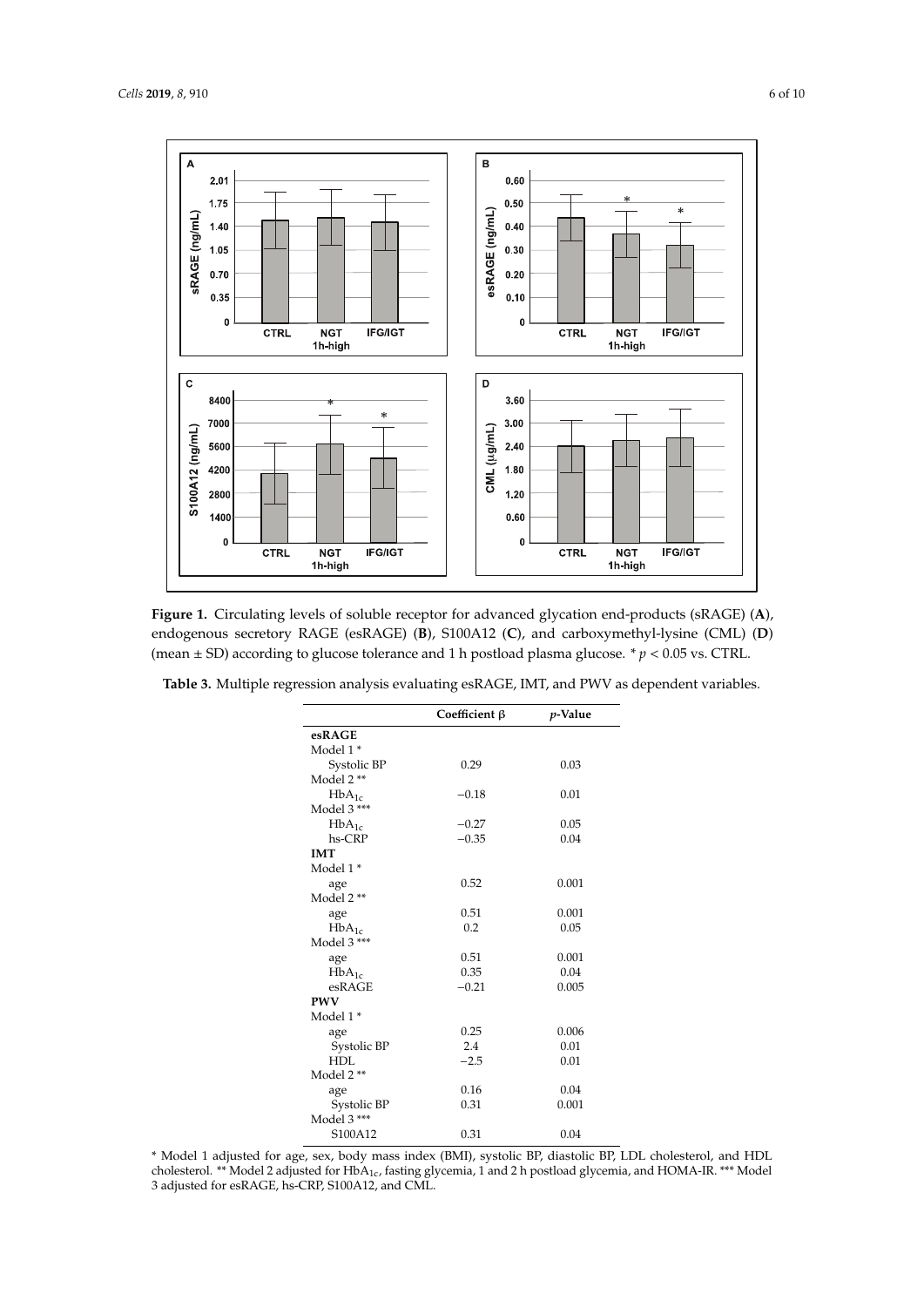IMT was independently associated with age and  $HbA<sub>1c</sub>$  in the first and second models. In the third model, IMT showed a significant association with age ( $p = 0.001$ ), HbA<sub>1c</sub> ( $p = 0.04$ ), and esRAGE levels (*p* = 0.005). PWV was associated with age and systolic BP in the first and second models; the only variable associated with PWV in the third model was S100A12 plasma levels ( $p = 0.04$ ) (Table [3\)](#page-5-1).

## **4. Discussion**

In this study, we measured sRAGE, esRAGE, and other markers of inflammation in subjects with high 1 h postload glycemia and examined their association with early markers of cardiovascular damage. Data from other studies have underlined a broad range of metabolic abnormalities in subjects with high 1 h postload glycemia, such as an increased whole blood viscosity, liver enzymes and uric acid, and reduced vitamin D plasma levels [\[25–](#page-8-12)[28\]](#page-8-13). However, none of these studies explored the AGE/RAGE axis in this population.

We found that the NGT 1 h high group showed lower esRAGE plasma levels compared with the control group. Furthermore, these levels were independently associated with  $HbA<sub>1c</sub>$  in the multiple regression analysis. These results are in line with other studies investigating inflammatory profiles in patients with high 1 h postload glucose. Fiorentino et al. provided evidence that NGT 1 h high subjects had an unfavorable inflammatory profile, as measured by the inflammatory score, compared with NGT 1 h low individuals in a study conducted on 1099 Caucasian subjects. Similar to our study, NGT 1 h high subjects exhibited a clustering of inflammatory markers similar to that observed in patients with IGT [\[29\]](#page-9-0). The association between the RAGE axis and several alterations of glucose homeostasis has been explored in previous studies. Our group showed reduced levels of esRAGE in subjects with NGT and  $HbA_{1c}$  between 5.7% and 6.4% [\[18](#page-8-5)[,30\]](#page-9-1). Koyama et al. found that esRAGE was significantly and inversely correlated with  $HbA<sub>1c</sub>$  and components of the metabolic syndrome in subjects with and without type 2 diabetes. Furthermore, Katakami et al. reported an inverse and significant association between esRAGE and  $HbA_{1c}$  in patients with type 2 diabetes mellitus [\[31](#page-9-2)[,32\]](#page-9-3).

In this study, we showed an alteration of early markers of cardiovascular risk (IMT and arterial stiffness) in subjects with high 1 h postload glycemia. Furthermore,  $HbA_{1c}$  was associated with increased IMT independently from atherosclerotic risk factors and glucose homeostasis parameters. The risk of CVD is increased before glycemia reaches diabetic levels; however, which among the glucose homeostasis parameters (fasting plasma glucose, 1 h postload glucose, 2 h postload glucose, and/or HbA<sub>1c</sub>) could be a better predictor of CVD remains unclear [\[16\]](#page-8-3). Contrary to HbA<sub>1c</sub>, 1 h postload glucose determination is not currently recommended by the American Diabetes Association for identifying individuals at high-risk for type 2 diabetes. However, previous studies reporting the association between cardiovascular risk and 1 h postload glycemia have underlined the importance of obtaining intermediate plasma glucose levels during the oral glucose tolerance test [\[11,](#page-7-8)[33\]](#page-9-4). A two-step approach, using an OGTT in addition to  $HbA_{1c}$  measurement, has been proposed by several authors. They have reported that 1 h postload glucose determination may be helpful in identifying a subset of individuals within  $HbA_{1c}$ -defined prediabetes at higher risk for cardiovascular disease and hepatic steatosis [\[34\]](#page-9-5). This method could appear inconvenient or expensive; however, the information provided by this approach may allow the identification of individuals at greater risk, who will mostly benefit from lifestyle or pharmacological interventions. Future studies are needed to verify the cost/effectiveness of this type of method.

This study has several limitations. First, the OGTT was performed once; thus, although it reflects real clinical practice, intraindividual variation in plasma glucose levels cannot be taken into account. Second, the cross-sectional design of the study reflects only an association with the most prevalent cardiometabolic variables and precludes us from drawing any conclusion about causal relationships between dysglycemic conditions assessed by 1 h postload plasma glucose determination and clinically relevant cardiovascular disease. Third, this study is based on outpatients recruited at a referral university hospital, representing individuals at increased risk for cardiometabolic disease, ir thereby limiting thegeneralizability to the general population.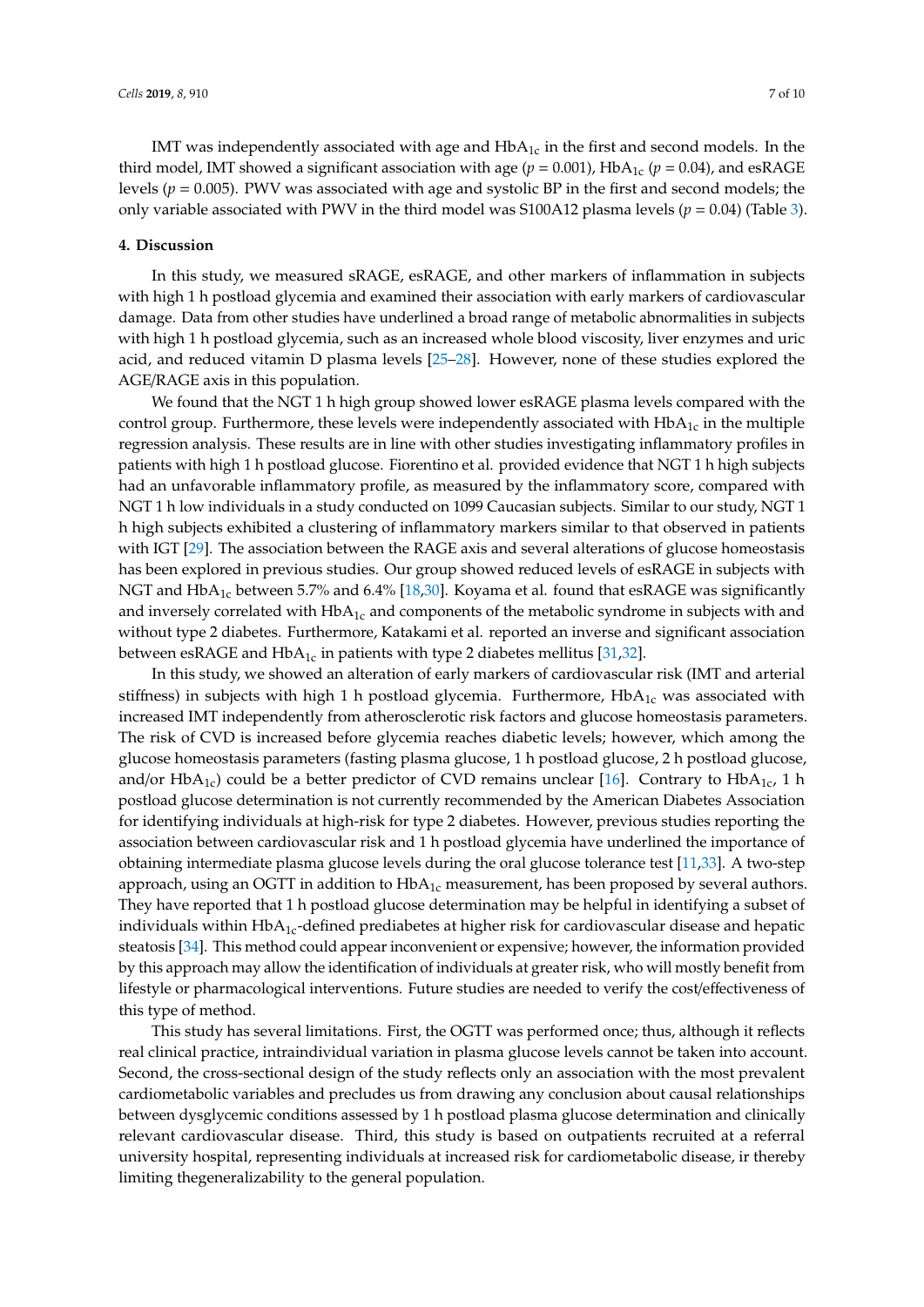In conclusion, subjects with high 1 h postload glycemia exhibit low esRAGE plasma levels and altered markers of cardiovascular disease. Based on these data, subjects with NGT are not a homogeneous population of patients, and they present different cardiovascular and glycometabolic risks.

**Author Contributions:** Conceptualization, A.D.P., F.U., R.S., and A.M.R.; data curation, A.D.P.; formal analysis, F.U., R.S., S.D.M., A.F., A.S., and S.P.; investigation, F.U., R.S., S.D.M., A.F., A.S., and S.P.; methodology, A.D.P., F.U., and A.M.R.; project administration, F.P.; supervision, F.P. and A.M.R.; validation, F.U., R.S., S.D.M., A.F., A.S., and S.P.; visualization, F.P.; writing—original draft, A.D.P., writing—review & editing, A.M.R.

**Funding:** This research was funded by the 2016/2018 Department Research Plan of University of Catania, Italy, Department of Clinical and Experimental Medicine (project #A).

**Acknowledgments:** The authors wish to thank the Scientific Bureau of the University of Catania for language support.

**Conflicts of Interest:** The authors declare no conflict of interest. The funders had no role in the design of the study; in the collection, analyses, or interpretation of data; in the writing of the manuscript; or in the decision to publish the results.

## **References**

- <span id="page-7-0"></span>1. Unwin, N.; Shaw, J.; Zimmet, P.; Alberti, K.G.M.M. Impaired glucose tolerance and impaired fasting glycaemia: The current status on definition and intervention. *Diabet. Med.* **2002**, *19*, 708–723. [\[PubMed\]](http://www.ncbi.nlm.nih.gov/pubmed/12207806)
- <span id="page-7-1"></span>2. Di Pino, A.; DeFronzo, R.A. Insulin Resistance and Atherosclerosis: Implications for Insulin Sensitizing Agents. *Endocr. Rev.* **2019**. [\[CrossRef\]](http://dx.doi.org/10.1210/er.2018-00141) [\[PubMed\]](http://www.ncbi.nlm.nih.gov/pubmed/31050706)
- <span id="page-7-2"></span>3. Matthew, C.; Riddle, M. Standards of Medical Care in Diabetes—2019. Available online: https://www.passeidireto.com/arquivo/62387919/[standards-of-medical-care-in-diabetes-2019](https://www.passeidireto.com/arquivo/62387919/standards-of-medical-care-in-diabetes-2019) (accessed on 25 January 2019).
- <span id="page-7-3"></span>4. Knowler, W.C.; Barrett-Connor, E.; Fowler, S.E.; Hamman, R.F.; Lachin, J.M.; Walker, E.A.; Nathan, D.M. Diabetes Prevention Program Research Group Reduction in the incidence of type 2 diabetes with lifestyle intervention or metformin. *N. Engl. J. Med.* **2002**, *346*, 393–403. [\[PubMed\]](http://www.ncbi.nlm.nih.gov/pubmed/11832527)
- 5. Li, G.; Zhang, P.; Wang, J.; An, Y.; Gong, Q.; Gregg, E.W.; Yang, W.; Zhang, B.; Shuai, Y.; Hong, J.; et al. Cardiovascular mortality, all-cause mortality, and diabetes incidence after lifestyle intervention for people with impaired glucose tolerance in the Da Qing Diabetes Prevention Study: A 23-year follow-up study. *Lancet Diabetes Endocrinol.* **2014**, *2*, 474–480. [\[CrossRef\]](http://dx.doi.org/10.1016/S2213-8587(14)70057-9)
- <span id="page-7-4"></span>6. Uusitupa, M.; Peltonen, M.; Lindstrom, J.; Aunola, S.; Ilanne-Parikka, P.; Keinanen-Kiukaanniemi, S.; Valle, T.T.; Eriksson, J.G.; Tuomilehto, J. Ten-year mortality and cardiovascular morbidity in the Finnish Diabetes Prevention Study—Secondary analysis of the randomized trial. *PLoS ONE* **2009**, *4*, e5656. [\[CrossRef\]](http://dx.doi.org/10.1371/journal.pone.0005656) [\[PubMed\]](http://www.ncbi.nlm.nih.gov/pubmed/19479072)
- <span id="page-7-5"></span>7. Abdul-Ghani, M.A.; Abdul-Ghani, T.; Ali, N.; Defronzo, R.A. One-hour plasma glucose concentration and the metabolic syndrome identify subjects at high risk for future type 2 diabetes. *Diabetes Care* **2008**, *31*, 1650–1655. [\[CrossRef\]](http://dx.doi.org/10.2337/dc08-0225)
- <span id="page-7-6"></span>8. Fiorentino, T.V.; Marini, M.A.; Andreozzi, F.; Arturi, F.; Succurro, E.; Perticone, M.; Sciacqua, A.; Hribal, M.L.; Perticone, F.; Sesti, G. One-hour postload hyperglycemia is a stronger predictor of type 2 diabetes than impaired fasting glucose. *J. Clin. Endocrinol. Metab.* **2015**, *100*, 3744–3751. [\[CrossRef\]](http://dx.doi.org/10.1210/jc.2015-2573)
- 9. Priya, M.; Anjana, R.M.; Chiwanga, F.S.; Gokulakrishnan, K.; Deepa, M.; Mohan, V. 1-Hour Venous Plasma Glucose and Incident Prediabetes and Diabetes in Asian Indians. *Diabetes Technol. Ther.* **2013**, *15*, 497–502. [\[CrossRef\]](http://dx.doi.org/10.1089/dia.2013.0025)
- <span id="page-7-7"></span>10. Alyass, A.; Almgren, P.; Akerlund, M.; Dushoff, J.; Isomaa, B.; Nilsson, P.; Tuomi, T.; Lyssenko, V.; Groop, L.; Meyre, D. Modelling of OGTT curve identifies 1 h plasma glucose level as a strong predictor of incident type 2 diabetes: Results from two prospective cohorts. *Diabetologia* **2015**, *58*, 87–97. [\[CrossRef\]](http://dx.doi.org/10.1007/s00125-014-3390-x)
- <span id="page-7-8"></span>11. Succurro, E.; Marini, M.A.; Arturi, F.; Grembiale, A.; Lugarà, M.; Andreozzi, F.; Sciacqua, A.; Lauro, R.; Hribal, M.L.; Perticone, F.; et al. Elevated one-hour post-load plasma glucose levels identifies subjects with normal glucose tolerance but early carotid atherosclerosis. *Atherosclerosis* **2009**, *207*, 245–249. [\[CrossRef\]](http://dx.doi.org/10.1016/j.atherosclerosis.2009.04.006)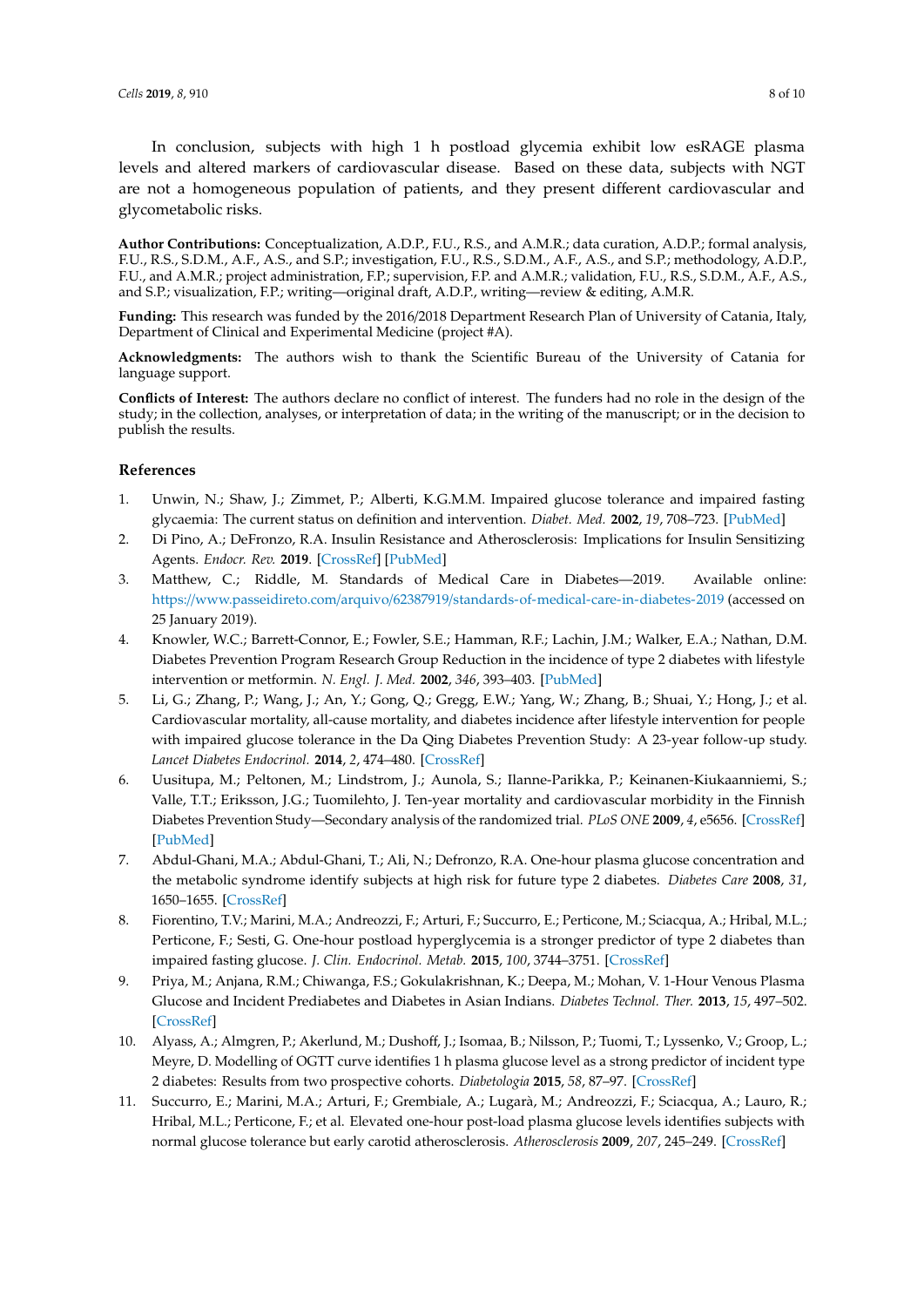- 12. Marcovecchio, M.L.; Bagordo, M.; Marisi, E.; de Giorgis, T.; Chiavaroli, V.; Chiarelli, F.; Mohn, A. One-hour post-load plasma glucose levels associated with decreased insulin sensitivity and secretion and early makers of cardiometabolic risk. *J. Endocrinol. Investig.* **2017**, *40*, 771–778. [\[CrossRef\]](http://dx.doi.org/10.1007/s40618-017-0638-6) [\[PubMed\]](http://www.ncbi.nlm.nih.gov/pubmed/28255821)
- <span id="page-8-0"></span>13. Andreozzi, F.; Mannino, G.C.; Perticone,M.; Perticone, F.; Sesti, G. Elevated 1-h post-load plasma glucose levels in subjects with normal glucose tolerance are associated with a pro-atherogenic lipid profile. *Atherosclerosis* **2017**, *256*, 15–20. [\[CrossRef\]](http://dx.doi.org/10.1016/j.atherosclerosis.2016.11.020) [\[PubMed\]](http://www.ncbi.nlm.nih.gov/pubmed/27940375)
- <span id="page-8-1"></span>14. Basta, G. Receptor for advanced glycation endproducts and atherosclerosis: From basic mechanisms to clinical implications. *Atherosclerosis* **2008**, *196*, 9–21. [\[CrossRef\]](http://dx.doi.org/10.1016/j.atherosclerosis.2007.07.025) [\[PubMed\]](http://www.ncbi.nlm.nih.gov/pubmed/17826783)
- <span id="page-8-2"></span>15. Yonekura, H.; Yamamoto, Y.; Sakurai, S.; Petrova, R.G.; Abedin, M.J.; Li, H.; Yasui, K.; Takeuchi, M.; Makita, Z.; Takasawa, S.; et al. Novel splice variants of the receptor for advanced glycation end-products expressed in human vascular endothelial cells and pericytes, and their putative roles in diabetes-induced vascular injury. *Biochem. J.* **2003**, *370*, 1097–1109. [\[CrossRef\]](http://dx.doi.org/10.1042/bj20021371) [\[PubMed\]](http://www.ncbi.nlm.nih.gov/pubmed/12495433)
- <span id="page-8-3"></span>16. Selvin, E.; Steffes, M.W.; Zhu, H.; Matsushita, K.; Wagenknecht, L.; Pankow, J.; Coresh, J.; Brancati, F.L. Glycated hemoglobin, diabetes, and cardiovascular risk in nondiabetic adults. *N. Engl. J. Med.* **2010**, *362*, 800–811. [\[CrossRef\]](http://dx.doi.org/10.1056/NEJMoa0908359) [\[PubMed\]](http://www.ncbi.nlm.nih.gov/pubmed/20200384)
- <span id="page-8-4"></span>17. Malmstedt, J.; Kärvestedt, L.; Swedenborg, J.; Brismar, K. The receptor for advanced glycation end products and risk of peripheral arterial disease, amputation or death in type 2 diabetes: A population-based cohort study. *Cardiovasc. Diabetol.* **2015**, *14*. [\[CrossRef\]](http://dx.doi.org/10.1186/s12933-015-0257-5) [\[PubMed\]](http://www.ncbi.nlm.nih.gov/pubmed/26216409)
- <span id="page-8-5"></span>18. Di Pino, A.; Urbano, F.; Zagami, R.M.; Filippello, A.; Di Mauro, S.; Piro, S.; Purrello, F.; Rabuazzo, A.M. Low Endogenous Secretory Receptor for Advanced Glycation End-Products Levels Are Associated With Inflammation and Carotid Atherosclerosis in Prediabetes. *J. Clin. Endocrinol. Metab.* **2016**, *101*, 1701–1709. [\[CrossRef\]](http://dx.doi.org/10.1210/jc.2015-4069)
- <span id="page-8-6"></span>19. Calanna, S.; Urbano, F.; Piro, S.; Zagami, R.M.; Di Pino, A.; Spadaro, L.; Purrello, F.; Rabuazzo, A.M. Elevated plasma glucose-dependent insulinotropic polypeptide associates with hyperinsulinemia in metabolic syndrome. *Eur. J. Endocrinol.* **2012**, *166*, 917–922. [\[CrossRef\]](http://dx.doi.org/10.1530/EJE-11-0765)
- <span id="page-8-7"></span>20. Calanna, S.; Scicali, R.; Di Pino, A.; Knop, F.K.; Piro, S.; Rabuazzo, A.M.; Purrello, F. Alpha- and beta-cell abnormalities in haemoglobin A1c-defined prediabetes and type 2 diabetes. *Acta Diabetol.* **2014**, *51*, 567–575. [\[CrossRef\]](http://dx.doi.org/10.1007/s00592-014-0555-5)
- <span id="page-8-8"></span>21. Di Pino, A.; Currenti, W.; Urbano, F.; Scicali, R.; Piro, S.; Purrello, F.; Rabuazzo, A.M. High intake of dietary advanced glycation end-products is associated with increased arterial stiffness and inflammation in subjects with type 2 diabetes. *Nutr. Metab. Cardiovasc. Dis.* **2017**, *11*, 978–984. [\[CrossRef\]](http://dx.doi.org/10.1016/j.numecd.2017.06.014)
- <span id="page-8-9"></span>22. Mosca, A.; Goodall, I.; Hoshino, T.; Jeppsson, J.O.; John, W.G.; Little, R.R.; Miedema, K.; Myers, G.L.; Reinauer, H.; Sacks, D.B.; et al. Global standardization of glycated hemoglobin measurement: The position of the IFCC Working Group. *Clin. Chem. Lab. Med.* **2007**, *45*, 1077–1080. [\[CrossRef\]](http://dx.doi.org/10.1515/CCLM.2007.246)
- <span id="page-8-10"></span>23. Zagami, R.M.; Di Pino, A.; Urbano, F.; Piro, S.; Purrello, F.; Rabuazzo, A.M. Low circulating Vitamin D levels are associated with increased arterial stiffness in prediabetic subjects identified according to HbA1c. *Atherosclerosis* **2015**, *243*, 395–401. [\[CrossRef\]](http://dx.doi.org/10.1016/j.atherosclerosis.2015.09.038)
- <span id="page-8-11"></span>24. Di Pino, A.; Alagona, C.; Piro, S.; Calanna, S.; Spadaro, L.; Palermo, F.; Urbano, F.; Purrello, F.; Rabuazzo, A.M. Separate impact of metabolic syndrome and altered glucose tolerance on early markers of vascular injuries. *Atherosclerosis* **2012**, *223*, 458–462. [\[CrossRef\]](http://dx.doi.org/10.1016/j.atherosclerosis.2012.05.008)
- <span id="page-8-12"></span>25. Marini, M.A.; Fiorentino, T.V.; Andreozzi, F.; Mannino, G.C.; Perticone, M.; Sciacqua, A.; Perticone, F.; Sesti, G. Elevated 1-h post-challenge plasma glucose levels in subjects with normal glucose tolerance or impaired glucose tolerance are associated with whole blood viscosity. *Acta Diabetol.* **2017**, *54*, 775–784. [\[CrossRef\]](http://dx.doi.org/10.1007/s00592-017-1004-z)
- 26. Succurro, E.; Arturi, F.; Grembiale, A.; Iorio, F.; Fiorentino, T.V.; Andreozzi, F.; Sciacqua, A.; Hribal, M.L.; Perticone, F.; Sesti, G. One-hour post-load plasma glucose levels are associated with elevated liver enzymes. *Nutr. Metab. Cardiovasc. Dis.* **2011**, *21*, 713–718. [\[CrossRef\]](http://dx.doi.org/10.1016/j.numecd.2011.02.002)
- 27. Perticone, F.; Sciacqua, A.; Perticone, M.; Arturi, F.; Scarpino, P.E.; Quero, M.; Sesti, G. Serum uric acid and 1-h postload glucose in essential hypertension. *Diabetes Care* **2012**, *35*, 153–157. [\[CrossRef\]](http://dx.doi.org/10.2337/dc11-1727)
- <span id="page-8-13"></span>28. Sciacqua, A.; Perticone, M.; Grillo, N.; Falbo, T.; Bencardino, G.; Angotti, E.; Arturi, F.; Parlato, G.; Sesti, G.; Perticone, F. Vitamin D and 1-h post-load plasma glucose in hypertensive patients. *Cardiovasc. Diabetol.* **2014**, *13*, 1–8. [\[CrossRef\]](http://dx.doi.org/10.1186/1475-2840-13-48)